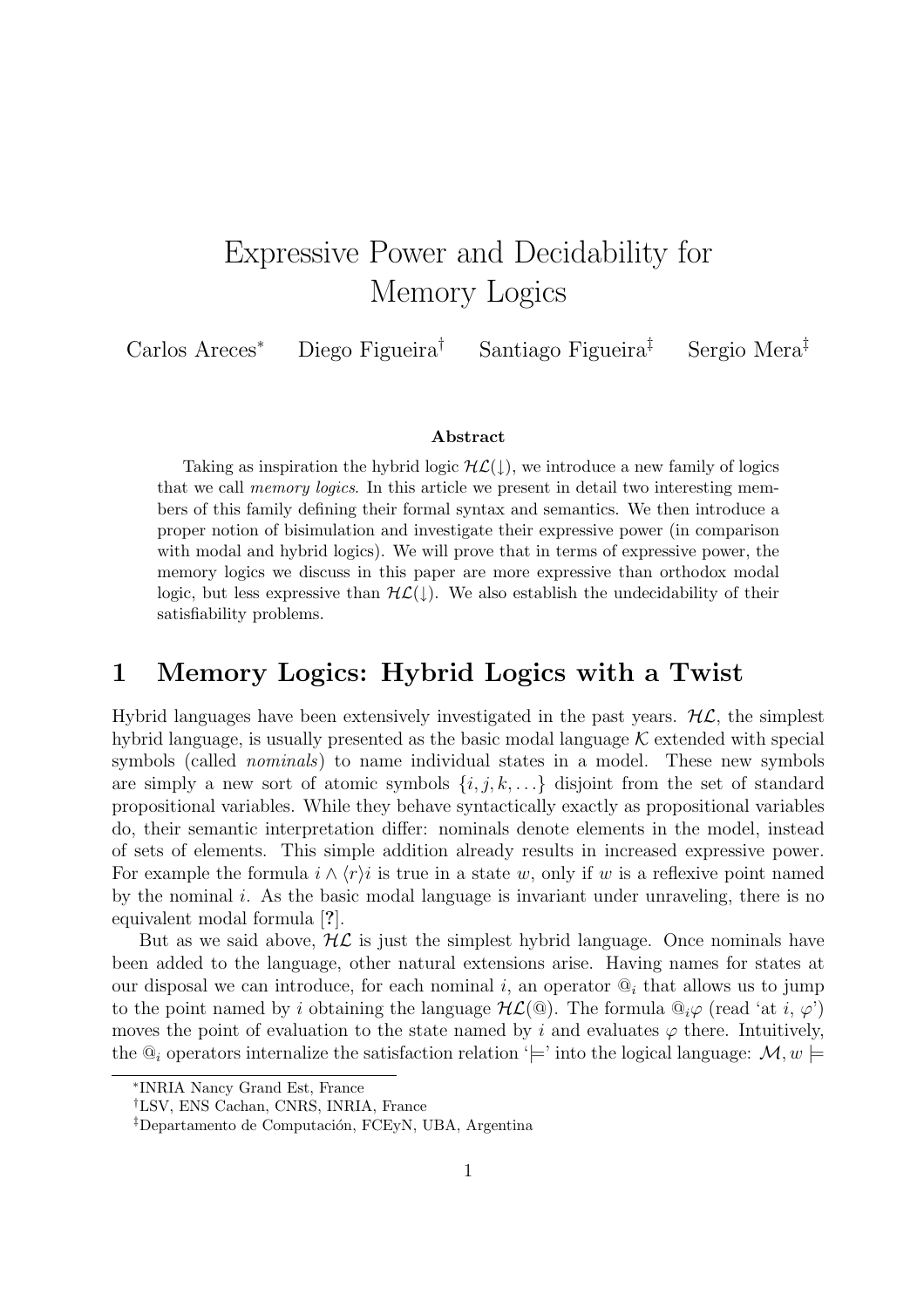$\varphi$  iff  $\mathcal{M} \models \mathbb{Q}_i \varphi$ , where i is a nominal naming w. For this reason, these operators are usually called satisfaction operators.

If nominals are names for individual states, why not introduce also binders. We would then be able to write formulas like  $\forall i.\langle r\rangle i$ , which will be true at a state w if it is related to all states in the domain. The ∀ quantifier is very expressive: the satisfiability problem of  $H\mathcal{L}(\forall)$  (HL extended with the universal binder  $\forall$ ) is undecidable [?]. Moreover,  $H\mathcal{L}(\mathbb{Q},\forall)$ is expressively equivalent to full first-order logic (over the appropriate signature).

From a modal perspective, other binders besides ∀ are possible. The ↓ binder binds nominals to the *current* point of evaluation. In essence, it enables us to create a name for the here-and-now, and refer to it later in the formula. For example, the formula  $\downarrow i.\langle r \rangle i$ is true at a state  $w$  if and only if it is related to itself. The intuitive reading is quite straightforward: the formula says "call the current state  $i$  and check that  $i$  is reachable". The logic  $H\mathcal{L}(\downarrow)$  is also very expressive but weaker than  $H\mathcal{L}(\forall)$ . Sadly, its satisfiability problem is also undecidable.

Different binders for hybrid logics have been investigated in detail (see [?]), but in this article we want to take a look at ↓ from a slightly different perspective: we will consider nominals and ↓ as ways for storing and retrieving information in the model.

Models as Information Storage. We should note that nominals and ↓ work nicely together. Whereas  $\downarrow i$  stores the current point of evaluation in the nominal i, nominals act as checkpoints enabling us to retrieve stored information by verifying if the current point is named by a given nominal  $i$ . To make this point clear, let's define formally the semantics of  $H{\mathcal{L}}(\downarrow)$ .

**Definition 1.** A hybrid signature S is a tuple  $\langle$ PROP, REL, NOM $\rangle$  where PROP, REL, NOM are mutually disjoint infinite enumerable sets (the sets of propositional symbols, relational symbols and nominals, respectively).

Formulas of  $H\mathcal{L}(\downarrow)$  are defined over a given S by the following rules

FORMS ::= 
$$
p | i | \neg \varphi | \varphi_1 \wedge \varphi_2 | \langle r \rangle \varphi | \downarrow i.\varphi
$$
,

where  $p \in \text{PROP}, i \in \text{NOM}, r \in \text{REL}$  and  $\varphi, \varphi_1, \varphi_2 \in \text{FORMS}.$  Formulas in which any nominal i appears in the scope of a binder  $\downarrow i$  are called sentences.

A model for  $H\mathcal{L}(\downarrow)$  over a signature S is a tuple  $\langle W,(R_r)_{r\in\text{REL}}, V, g \rangle$  where  $\langle W,(R_r)_{r\in\text{REL}}, V \rangle$ is a standard Kripke model (i.e., W is a non empty set, each  $R_r$  is a binary relation over W, and V is a valuation), and  $g$  is an assignment function from NOM to  $W$ .

Given a model  $\mathcal{M} = \langle W,(R_r)_{r \in \text{REL}}, V, g \rangle$  the semantic conditions for the propositional and modal operators are defined as usual (see  $(?)$ ), and in addition:

$$
\langle W, (R_r)_{r \in \text{REL}}, V, g \rangle, w \models i \quad \text{iff} \quad g(i) = w
$$
  

$$
\langle W, (R_r)_{r \in \text{REL}}, V, g \rangle, w \models \downarrow i. \varphi \quad \text{iff} \quad \langle W, (R_r)_{r \in \text{REL}}, V, g_w^i \rangle, w \models \varphi
$$
  
*where*  $g_w^i$  *is the assignment identical to g*  
*except perhaps in that*  $g_w^i(i) = w$ .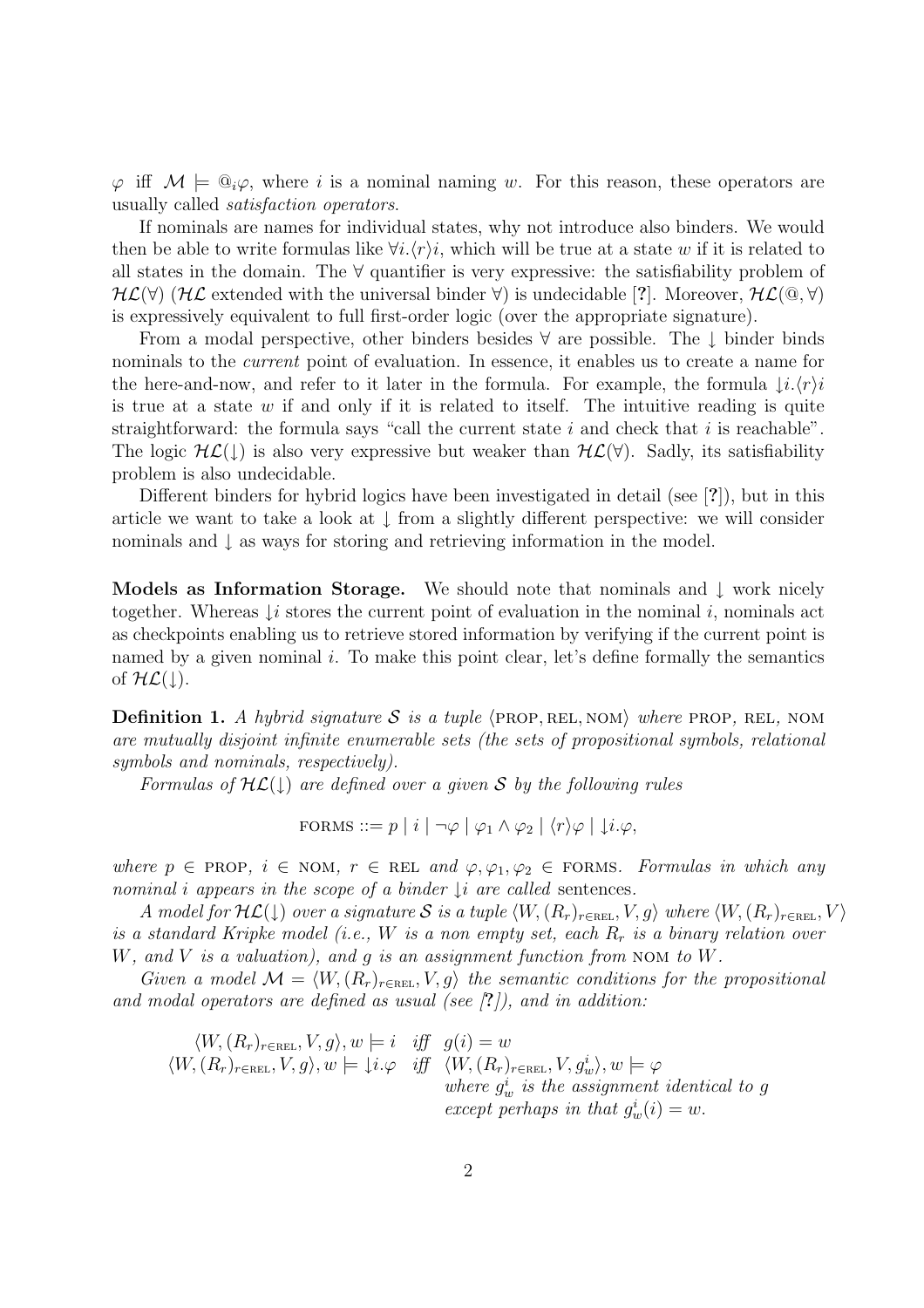We can think that  $\downarrow i$  is modifying the model (by storing the current point of evaluation into  $i$ ), and that i is being evaluated in the modified model. We can see the assignment g as a particular type of 'information storage' in our model, and consider  $\downarrow$  and i as our way to access this information storage for reading and writing.

But let us take a step back and consider the new picture. When we introduced the ↓ binder, our main aim was to define a binder which was weaker than the first-order quantifier. We thought of the semantics of ↓ first, and we suitably adjusted the way we updated the assignment later. But why do we need to restrict ourselves to binders and assignments?

Let us start with a standard Kripke models  $\langle W,(R_r)_{r\in\text{REL}}, V \rangle$ , and let us consider a very simple addition: just a set  $S \subseteq W$ . We can, for example, think of S as a set of states that are, for some reason, 'known' to us. Already in this very simple set up we can define the following operators

$$
\langle W, (R_r)_{r \in \text{REL}}, V, S \rangle, w \models \textcircled{f} \varphi \quad \text{iff} \quad \langle W, (R_r)_{r \in \text{REL}}, V, S \cup \{w\} \rangle, w \models \varphi
$$
  

$$
\langle W, (R_r)_{r \in \text{REL}}, V, S \rangle, w \models \textcircled{g} \quad \text{iff} \quad w \in S.
$$

As it is clear from the semantic definition, the 'remember' operator  $\hat{\sigma}$  (a unary modality) just marks the current state as being 'already visited', by storing it in our 'memory' S. On the other hand, the zero-ary operator  $\mathbb R$  (for 'known') queries S to check if the current state has already been visited.

In this simple language we would have that  $\langle W,(R_r)_{r\in\text{REL}}, V, \emptyset \rangle, w \models \bigoplus \langle r \rangle \langle \mathbb{R} \rangle$  will be true only if w is reflexive. Is this new logic equivalent to  $H{\mathcal{L}}(\downarrow)$ ? As we will prove in this article, the answer is negative: the new language is less expressive than  $H\mathcal{L}(\downarrow)$  but more expressive than  $\mathcal K$ . Intuitively, in the new language we cannot discern between states stored in S, while an assignment g keeps a complete mapping between states and nominals.

Naturally, we can include structures which are richer than a simple set, in our models. Let us consider one example. Let  $S$  be now a stack of elements that we will represent as a list that 'grows to the right' (we will denote the act of pushing w in S as  $S \cdot w$ ). Let us define the operators:

$$
\langle W, (R_r)_{r \in \text{REL}}, V, S \rangle, w \models (\text{push}) \varphi \quad \text{iff} \quad \langle W, (R_r)_{r \in \text{REL}}, V, S \cdot w \rangle, w \models \varphi
$$
  

$$
\langle W, (R_r)_{r \in \text{REL}}, V, S \cdot w' \rangle, w \models (\text{pop}) \varphi \quad \text{iff} \quad \langle W, (R_r)_{r \in \text{REL}}, V, S \rangle, w \models \varphi
$$
  

$$
\langle W, (R_r)_{r \in \text{REL}}, V, \parallel \rangle, w \models (\text{pop}) \varphi \quad \text{never}
$$
  

$$
\langle W, (R_r)_{r \in \text{REL}}, V, S \cdot w' \rangle, w \models \text{top} \quad \text{iff} \quad w = w'.
$$

We will call this new family of logics memory logics  $(\mathcal{M})$  and in this article we will focus on  $\mathcal{M}(\mathbb{G}, \mathbb{Q})$ , i.e., the logic K extended with the operators  $\mathbb{G}$  and  $\mathbb{Q}$  introduced above, and investigate two possible variations.

More generally, our proposal is to take seriously the usual saying that 'modal languages are languages to talk about labeled graphs' but give us the freedom to choose what we want to 'remember' about a given graph and how we are going to store it.

To close this section, we formally define the syntax and semantics of the logics we will investigate in the rest of the article.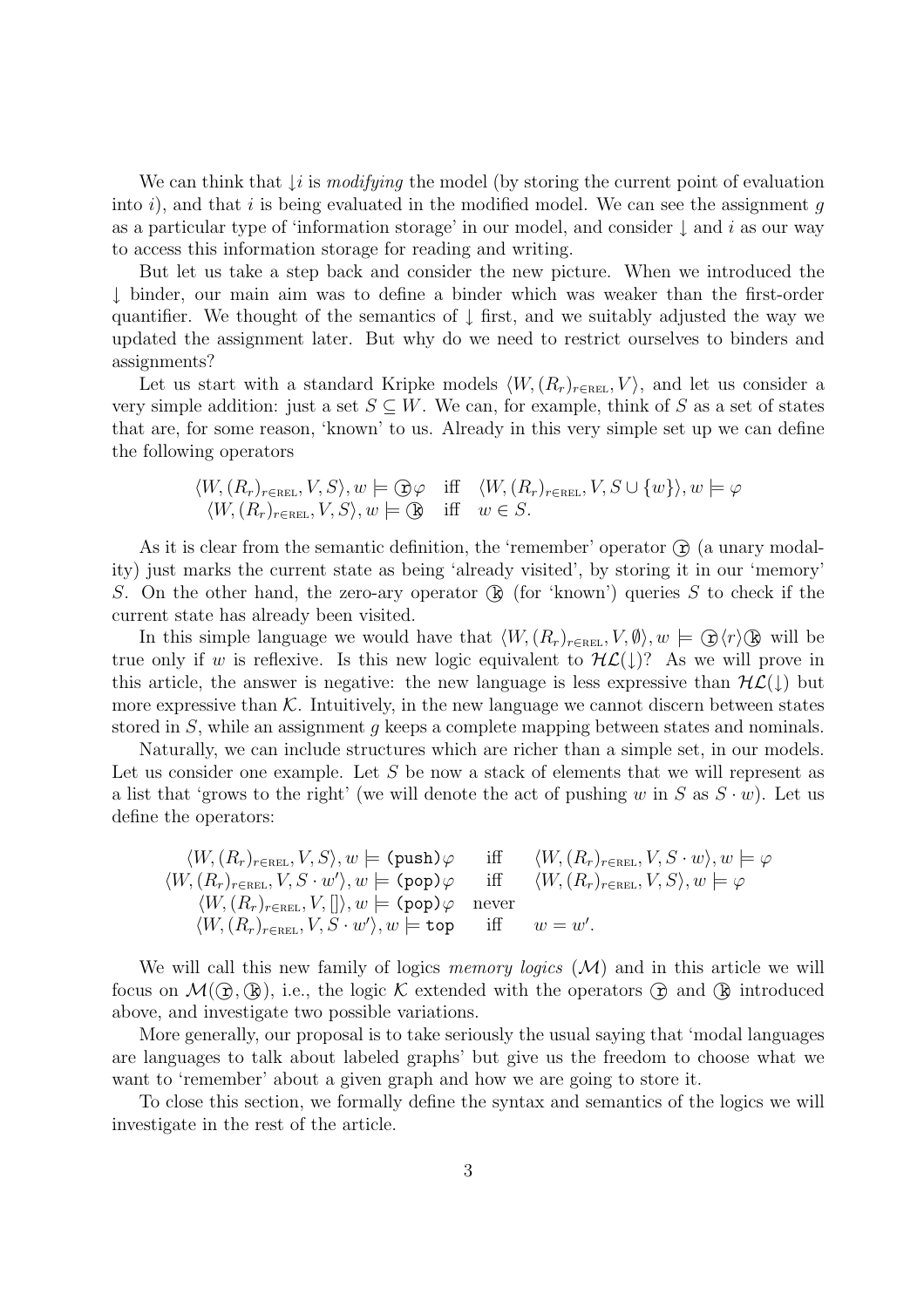**Syntax and semantics for**  $\mathcal{M}(\mathcal{D}, \mathcal{B})$ **.** Syntactically, we obtain  $\mathcal{M}(\mathcal{D}, \mathcal{B})$  by extending the basic modal language  $K$  with the  $\hat{r}$  and  $\hat{r}$  modalities.

**Definition 2** (Syntax). Let PROP =  $\{p_1, p_2, ...\}$  (the propositional symbols) and REL =  ${r_1, r_2,...}$  (the relational symbols) be pairwise disjoint, countable infinite sets of symbols. The set FORMS of formulas of  $\mathcal{M}(\hat{\Omega}, \hat{\alpha})$  in the signature  $\langle$ PROP, REL $\rangle$  is defined as:

FORMS ::=  $p | (\mathbf{k} | \neg \varphi | \varphi_1 \wedge \varphi_2 | \langle r \rangle \varphi | \mathbf{r}) \varphi$ ,

where  $p \in \text{PROP}, r \in \text{REL}$  and  $\varphi, \varphi_1, \varphi_2 \in \text{FORMS}.$ 

While the syntax of the logics that we will discuss in this article is the same, they differ subtly in their semantics.

**Definition 3** (Semantics). Given a signature  $S = \langle \text{PROP}, \text{REL} \rangle$ , a model for  $\mathcal{M}(\hat{\Omega}, \hat{\alpha})$  is a tuple  $\langle W,(R_r)_{r\in \text{REL}}, V, S \rangle$ , where  $\langle W,(R_r)_{r\in \text{REL}}, V \rangle$  is a standard Kripke model and  $S \subseteq W$ . The semantics is defined as:

$$
\langle W, (R_r)_{r \in \text{REL}}, V, S \rangle, w \models p \quad \text{iff} \quad w \in V(p)
$$
  
\n
$$
\langle W, (R_r)_{r \in \text{REL}}, V, S \rangle, w \models \neg \varphi \quad \text{iff} \quad \langle W, (R_r)_{r \in \text{REL}}, V, S \rangle, w \not\models \varphi
$$
  
\n
$$
\langle W, (R_r)_{r \in \text{REL}}, V, S \rangle, w \models \varphi \land \psi \quad \text{iff} \quad \langle W, (R_r)_{r \in \text{REL}}, V, S \rangle, w \models \varphi
$$
  
\nand 
$$
\langle W, (R_r)_{r \in \text{REL}}, V, S \rangle, w \models \langle r \rangle \varphi \quad \text{iff} \quad \text{there is } w' \text{ such that } R_r(w, w')
$$
  
\nand 
$$
\langle W, (R_r)_{r \in \text{REL}}, V, S \rangle, w \models \bigcirc \varphi \quad \text{iff} \quad \langle W, (R_r)_{r \in \text{REL}}, V, S \rangle, w' \models \varphi
$$
  
\n
$$
\langle W, (R_r)_{r \in \text{REL}}, V, S \rangle, w \models \bigcirc \varphi \quad \text{iff} \quad \langle W, (R_r)_{r \in \text{REL}}, V, S \cup \{w\} \rangle, w \models \varphi
$$
  
\n
$$
\langle W, (R_r)_{r \in \text{REL}}, V, S \rangle, w \models \bigcirc \varphi \quad \text{iff} \quad w \in S
$$

In this paper, we will be especially interested in the case where formulas are evaluated in models with no previously 'remembered' states, that is, the case where  $S = \emptyset$ . We will call  $\mathcal{M}_{\emptyset}(\mathfrak{D}, \mathfrak{B})$  the logic that results from restricting the class of models to those with  $S = \emptyset$ .

#### 2 Bisimulation

Here we will define a proper notion of bisimulation for  $\mathcal{M}(\mathcal{D}, \mathbb{Q})$  and  $\mathcal{M}_{\emptyset}(\mathcal{D}, \mathbb{Q})$ , and use it to investigate their expressive power. We will use a presentation in terms of Ehrenfeucht games [?], but a relational presentation is also possible.

We start with some notation. Given  $\mathcal{M} = \langle W,(R_r)_{r \in \text{REL}}, V, S \rangle$  and states  $w_1, \ldots, w_n$ , we define  $\mathcal{M}[w_1,\ldots,w_n] = \langle W,(R_r)_{r\in\text{REL}}, V, S \cup \{w_1,\ldots,w_n\}\rangle$ . The set of propositions that are true at a given state w is defined as  $\mathsf{props}(w) = \{p \in \text{PROP} \mid w \in V(p)\}\$ . Given two models  $\mathcal{M} = \langle W, (R_r)_{r \in \text{REL}}, V, S \rangle$  and  $\mathcal{M}' = \langle W', (R'_r)_{r \in \text{REL}}, V', S' \rangle$ , and states  $w \in W$ and  $w' \in W'$ , we say that they *agree* if  $\mathsf{props}(w) = \mathsf{props}(w')$  and  $w \in S$  iff  $w' \in S'$ .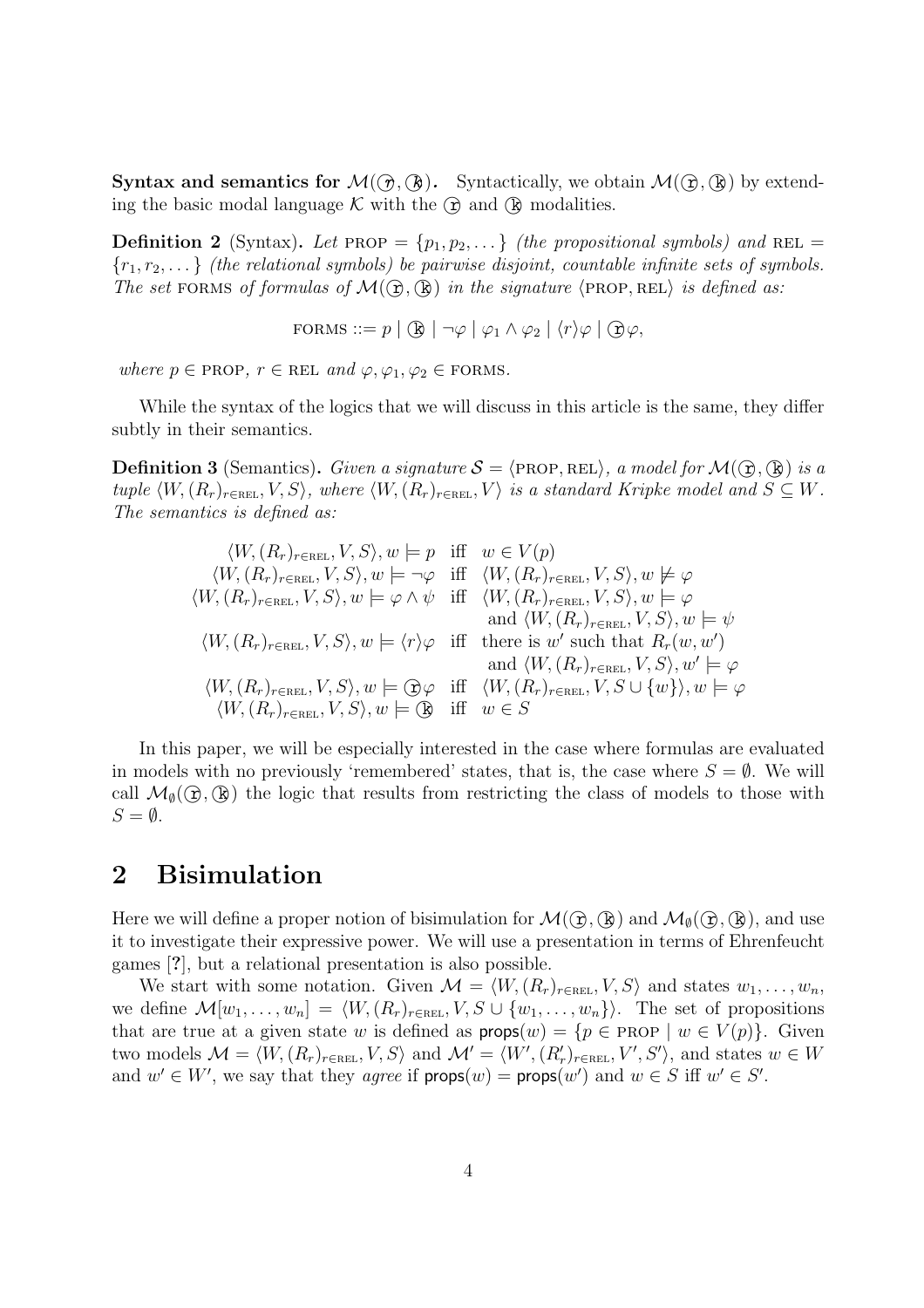Bisimulation Games for  $\mathcal{M}(\mathcal{D}, \mathcal{R})$ . Let  $S = \langle \text{PROP}, \text{REL} \rangle$  be a standard modal signature. Let  $\mathcal{M}_1 = \langle W_1, (R_r^1)_{r \in \text{REL}}, V_1, S_1 \rangle$  and  $\mathcal{M}_2 = \langle W_2, (R_r^2)_{r \in \text{REL}}, V_2, S_2 \rangle$  be models and let  $w_1 \in W_1$  and  $w_2 \in W_2$  be agreeing states. We define the *Ehrenfeucht game*  $E(\mathcal{M}_1,\mathcal{M}_2, w_1, w_2)$  as follows. There are two players called *Spoiler* and *Duplicator*. In a play of the game, the players move alternatively. Spoiler always makes the first move. At every move, Spoiler starts by choosing in which model he will make a move. Let us set  $s = 1$  and  $d = 2$  in case he chooses  $\mathcal{M}_1$ ; otherwise, let  $s = 2$  and  $d = 1$ . He can then either:

- 1. Make a *memorizing step.* I.e., he extends  $S_s$  to  $S_s \cup \{w_s\}$ . The game then continues with  $E(\mathcal{M}_1[w_1], \mathcal{M}_2[w_2], w_1, w_2)$ .
- 2. Make a move step. I.e., he chooses  $r \in \text{REL}$ , and  $v_s$ , an  $R_r^s$ -successor of  $w_s$ . If  $w_s$  has no  $R_r^s$ -successors, then Duplicator wins. Duplicator has to chose  $v_d$ , an  $R_r^d$ -successor of  $w_d$ , such that  $v_s$  and  $v_d$  agree. If there is no such successor, Spoiler wins. Otherwise the game continues with  $E(\mathcal{M}_1,\mathcal{M}_2, v_1, v_2)$ .

In the case of an infinite game, Duplicator wins. Note that with this definition, exactly one of Spoiler or Duplicator wins each game.

**Definition 4** (Bisimulation). We say that two models  $\mathcal{M}_1$  and  $\mathcal{M}_2$  are bisimilar (and we write  $\mathcal{M}_1 \rightarrow \mathcal{M}_2$ ) when there exist  $w_1 \in \mathcal{M}_1$  and  $w_2 \in \mathcal{M}_2$  such that they agree and Duplicator has a winning strategy on  $E(\mathcal{M}_1,\mathcal{M}_2, w_1, w_2)$ . In this case we also say that  $w_1$ and  $w_2$  are bisimilar  $(\mathcal{M}_1, w_1 \rightarrow \mathcal{M}_2, w_2)$ .

We are now ready to prove that the notion of bisimulation we just introduced is adequate. We will show that formulas of  $\mathcal{M}(\widehat{\Omega}, \widehat{\mathbb{R}})$  are preserved under bisimulation.

**Definition 5** (Logic equivalence). Given  $\mathcal{M}_1, \mathcal{M}_2$  two models,  $w_1 \in \mathcal{M}_1$ ,  $w_2 \in \mathcal{M}_2$ , we say that  $w_1$  is equivalent (for some logic  $\mathcal{L}$ ) to  $w_2$  ( $w_1 \leftrightarrow w_2$ ) if for all  $\varphi$  (in  $\mathcal{L}$ ) we have  $\mathcal{M}_1, w_1 \models \varphi \text{ iff } \mathcal{M}_2, w_2 \models \varphi.$ 

**Theorem 6.** Let  $\mathcal{M}_1, \mathcal{M}_2$  be two models,  $w_1 \in \mathcal{M}_1, w_2 \in \mathcal{M}_2$ . If  $w_1 \leftrightarrow w_2$  then  $w_1 \leftrightarrow w_2$ .

*Proof.* We prove that if  $w_1$  and  $w_2$  agree and Duplicator has a winning strategy on  $E(\mathcal{M}_1,\mathcal{M}_2,w_1,w_2)$  then  $\forall \varphi \in \mathcal{M}(\mathbb{G},\mathbb{Q}), \mathcal{M}_1,w_1 \models \varphi$  iff  $\mathcal{M}_2,w_2 \models \varphi$ . We proceed by induction on  $\varphi$ .

- The propositional and boolean cases are trivial.
- $\varphi = \mathbb{Q}$ . This case follows from Definition 3 and because  $w_1$  and  $w_2$  agree.
- $\varphi = \langle r \rangle \psi$ . This is the standard modal case. Preservation is ensured thanks to the move steps in the definition of the game.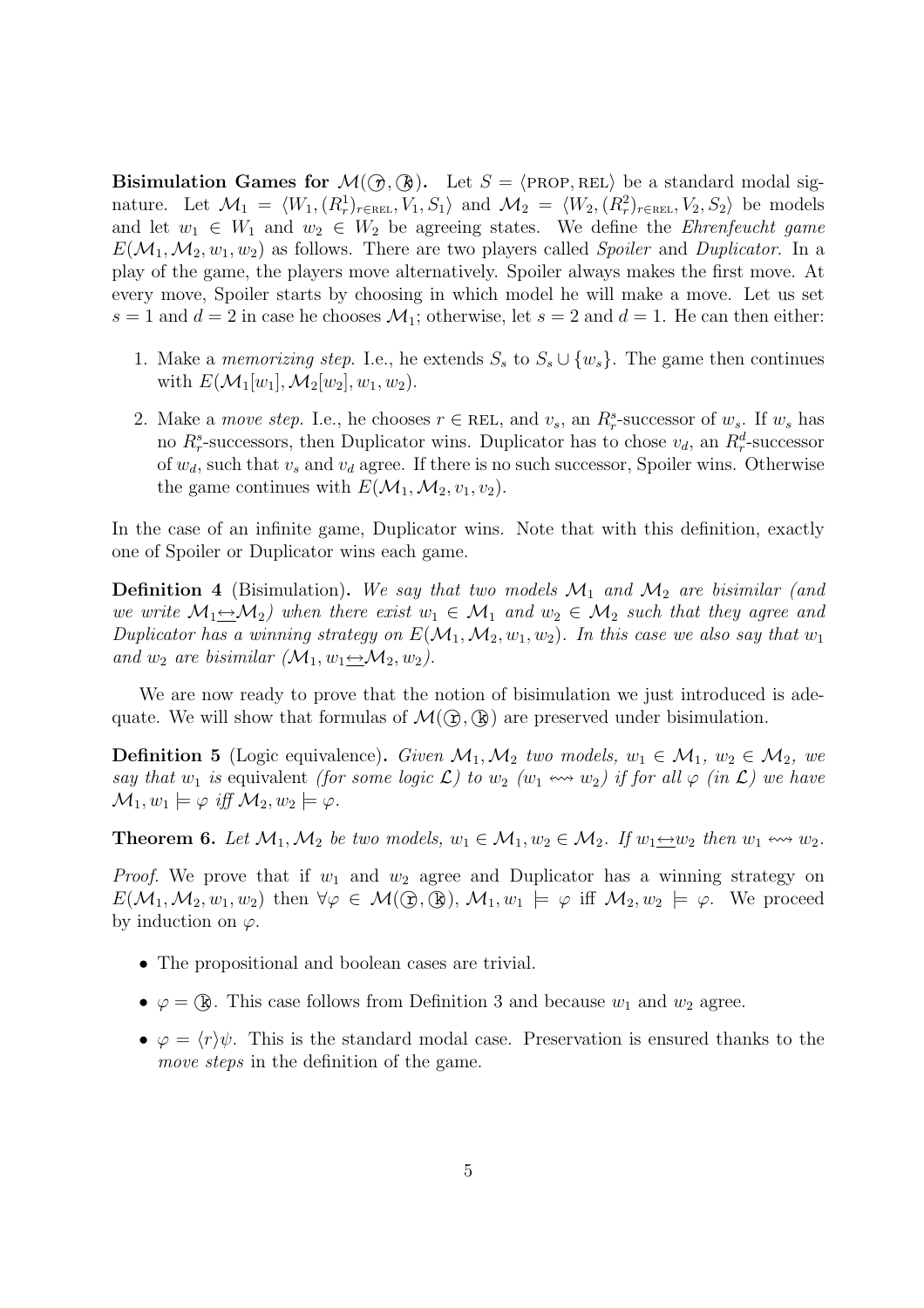•  $\varphi = \bigoplus \psi$ . We prove that  $\mathcal{M}_1, w_1 \models \bigoplus \psi$  implies  $\mathcal{M}_2, w_2 \models \bigoplus \psi$ . Suppose  $\mathcal{M}_1, w_1 \models$  $\bigoplus \psi$  then  $\mathcal{M}_1[w_1], w_1 \models \psi$ . The following claim is clear.

**Claim.** Let  $\mathcal{M}_1, \mathcal{M}_2$  be two models,  $w_1 \in \mathcal{M}_1, w_2 \in \mathcal{M}_2$ . If Duplicator has a winning strategy on  $E(\mathcal{M}_1,\mathcal{M}_2, w_1, w_2)$  then he has a winning strategy on  $E(\mathcal{M}_1[w_1], \mathcal{M}_2[w_2], w_1, w_2)$ .

By this claim, Duplicator has a winning strategy on  $E(\mathcal{M}_1[w_1], \mathcal{M}_2[w_2], w_1, w_2)$ . Applying inductive hypothesis and the fact that  $\mathcal{M}_1[w_1], w_1 \models \psi$ , we conclude  $\mathcal{M}_2[w_2], w_2 \models \psi$  and then  $\mathcal{M}_2, w_2 \models \bigoplus \psi$ . The other direction is identical.

This concludes the proof.

The converse of Theorem 6 holds for image-finite models (i.e., models in which the set of successors of any state in the domain is finite). The proof is exactly the same as for  $K$ , as  $\circled{r}$  and  $\circled{k}$  do not interact with the accessibility relation [?].

**Theorem 7** (Hennessy-Milner Theorem). Let  $\mathcal{M}_1$  and  $\mathcal{M}_2$  be two image finite models. Then for every  $w_1 \in \mathcal{M}_1$  and  $w_2 \in \mathcal{M}_2$ ,  $w_1 \leftrightarrow w_2$  then  $w_1 \leftrightarrow w_2$ .

Clearly, as Theorems 6 and 7 hold for arbitrary models, the results hold also for  $\mathcal{M}_{\emptyset}(\mathbb{Q},\mathbb{Q}).$ 

#### 3 Expressivity

In this section we compare the expressive power of memory logics with respect to both the modal and hybrid logics. But comparing the expressive power of these logics poses a complication because, strictly speaking, each of them uses a different class of models. We would like to be able to define a natural mapping between models of each logic, similar to the natural mapping that exists between Kripke models and first-order models [?].

Such a mapping is easy to define in the case of  $\mathcal{M}_{\emptyset}(\widehat{\mathcal{A}},\mathbb{R})$ : each Kripke model  $\langle W,(R_r)_{r\in\text{REL}}, V \rangle$  can be identified with the  $\mathcal{M}_{\emptyset}(\mathfrak{D}, \mathfrak{B})$  model  $\langle W,(R_r)_{r\in\text{REL}}, V, \emptyset \rangle$ . Similarly, for formulas which are sentences, the  $\mathcal{M}_{\emptyset}(\mathfrak{D}, \mathfrak{B})$  model  $\langle W, \rangle$  $(R_r)_{r \in \text{REL}}$ ,  $V, \emptyset$  can be identified with the hybrid model  $\langle W, (R_r)_{r \in \text{REL}}$ ,  $V, g \rangle$  (for g arbitrary). As we will discuss below, it is harder to find such a natural way to transform models for the case of  $\mathcal{M}(\mathbb{G}, \mathbb{Q})$ : the most natural way seems to involve a shift in the signature of the language.

**Definition 8** ( $\mathcal{L} \leq \mathcal{L}'$ ). We say that  $\mathcal{L}$  is not more expressive than  $\mathcal{L}'$  (notation  $\mathcal{L} \leq \mathcal{L}'$ ) if it is possible to define a function  $\mathsf{Tr}\,$  between formulas of  $\mathcal L$  and  $\mathcal L'$  such that for every model M and every formula  $\varphi$  of  $\mathcal L$  we have that

$$
\mathcal{M}\models_{\mathcal{L}}\varphi\ if\ \mathcal{M}\models_{\mathcal{L}'}\mathsf{Tr}(\varphi).
$$

We say that L is strictly less expressive than  $\mathcal{L}'$  (notation  $\mathcal{L} < \mathcal{L}'$ ) if  $\mathcal{L} \leq \mathcal{L}'$  but not  $\mathcal{L}' \leq \mathcal{L}$ .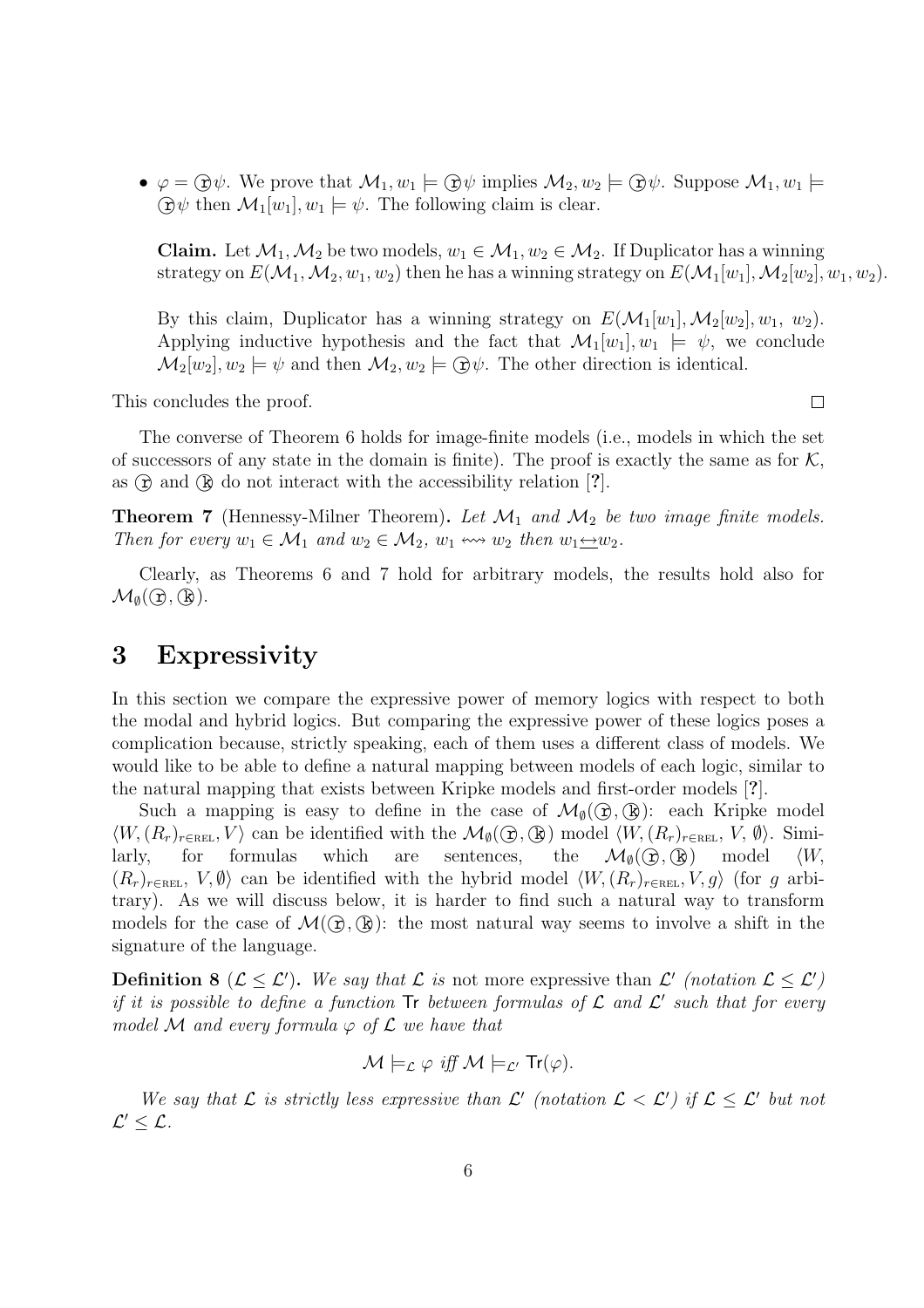K is strictly less expressive than  $\mathcal{M}_{\emptyset}(\hat{\gamma}, \hat{\beta})$ . It is easy to see intuitively that  $\hat{\beta}$  and °k do bring additional expressive power into the language: with their help we can detect cycles in a given model, while formulas of  $K$  are invariant under unraveling.

Showing that  $\mathcal{K} \leq \mathcal{M}_{\emptyset}(\hat{\sigma}, \hat{\phi})$  is straightforward as  $\mathcal{K}$  is a sublanguage of  $\mathcal{M}_{\emptyset}(\hat{\sigma}, \hat{\phi})$ . Hence, we can take Tr to be the identity function.

Theorem 9.  $K \leq \mathcal{M}_{\emptyset}(\mathbb{Q}, \mathbb{Q}).$ 

Proving that  $\mathcal{M}_{\emptyset}(\mathfrak{D},\mathfrak{B})$  is strictly more expressive is only slightly harder.

Theorem 10.  $\mathcal{K} \neq \mathcal{M}_{\emptyset}(\mathbb{Q}, \mathbb{Q})$ 

*Proof.* Let  $\mathcal{M}_1 = \langle \{w\}, \{(w, w)\}, \emptyset \rangle$  and  $\mathcal{M}_2 = \langle \{u, v\}, \{(u, v), (v, u)\}, \emptyset \rangle$  be two Kripke models. It is known that they are  $K$  bisimilar (see [?]). On the other hand, the equivalent  $\mathcal{M}(\Omega,\mathbb{R})$  models are distinguishable by  $\varphi = \Omega \langle r \rangle \langle \mathbb{R}$ .  $\Box$ 

 $\mathcal{M}_{\emptyset}(\hat{\theta}, \hat{\theta})$  is strictly less expressive than  $\mathcal{HL}(\downarrow)$ . We will define a translation that maps formulas of  $\mathcal{M}_{\emptyset}(\mathfrak{D}, \mathfrak{B})$  into sentences of  $\mathcal{HL}(\downarrow)$ . Intuitively, it is clear that we can use  $\downarrow$  to simulate  $\circled{r}$ , but  $\circled{R}$  does not distinguishes between different memorized states (while nominals binded by ↓ do distinguish them). We can solve this using disjunction to gather together all previously remembered states.

Theorem 11.  $\mathcal{M}_{\emptyset}(\mathfrak{D},\mathfrak{B}) \leq \mathcal{HL}(\downarrow)$ .

Proof. See the technical appendix.

Finally we arrive to the most interesting question in this section: as we already mentioned,  $\mathcal{M}_{\emptyset}(\mathcal{D}, \mathbb{Q})$  seems to be weaker than  $H\mathcal{L}(\downarrow)$  because it allows us to remember that we have already visited a given state, but we cannot distinguish among different visited states. Indeed, we can prove that  $\mathcal{M}_{\emptyset}(\mathbb{G},\mathbb{R})$  is strictly less expressive than  $\mathcal{HL}(\downarrow)$ , but the proof is slightly involved.

Theorem 12.  $\mathcal{M}_{\emptyset}(\mathfrak{D},\mathfrak{B}) \neq \mathcal{HL}(\downarrow).$ 

*Proof.* Let  $\mathcal{M}_1 = \langle \omega, R_1, \emptyset, \emptyset \rangle$  and  $\mathcal{M}_2 = \langle \omega, R_2, \emptyset, \emptyset \rangle$ , where  $R_1 = \{(n, m) | n \neq m\} \cup$  $\{(0,0)\}\$ and  $R_2 = \{(n,m) \mid n \neq m\} \cup \{(0,0), (1,1)\}\$  (the models are shown in Figure ??, the accessibility relation is the non-reflexive transitive closure of the arrows shown in the picture).

We prove that  $\mathcal{M}_1, 0 \rightarrow \mathcal{M}_2, 0$  showing the winning strategy for duplicator. Intuitively, the strategy for Duplicator consists in the following idea: whenever one player is in  $(\mathcal{M}_1, 0)$ the other will be in  $(\mathcal{M}_2, 0)$  or  $(\mathcal{M}_2, 1)$ , and conversely whenever a player is in  $(\mathcal{M}_1, n)$ ,  $n > 0$  the other will be in  $(\mathcal{M}_2, m), m > 1$ . This is maintained until Spoiler (if ever) decides to remember a state. Once this is done, then any strategy will be a winning one for Duplicator.

Being a bit more formal, the winning strategy will have two stages. While Spoiler does not remember any reflexive state, Duplicator plays with the following strategy: if Spoiler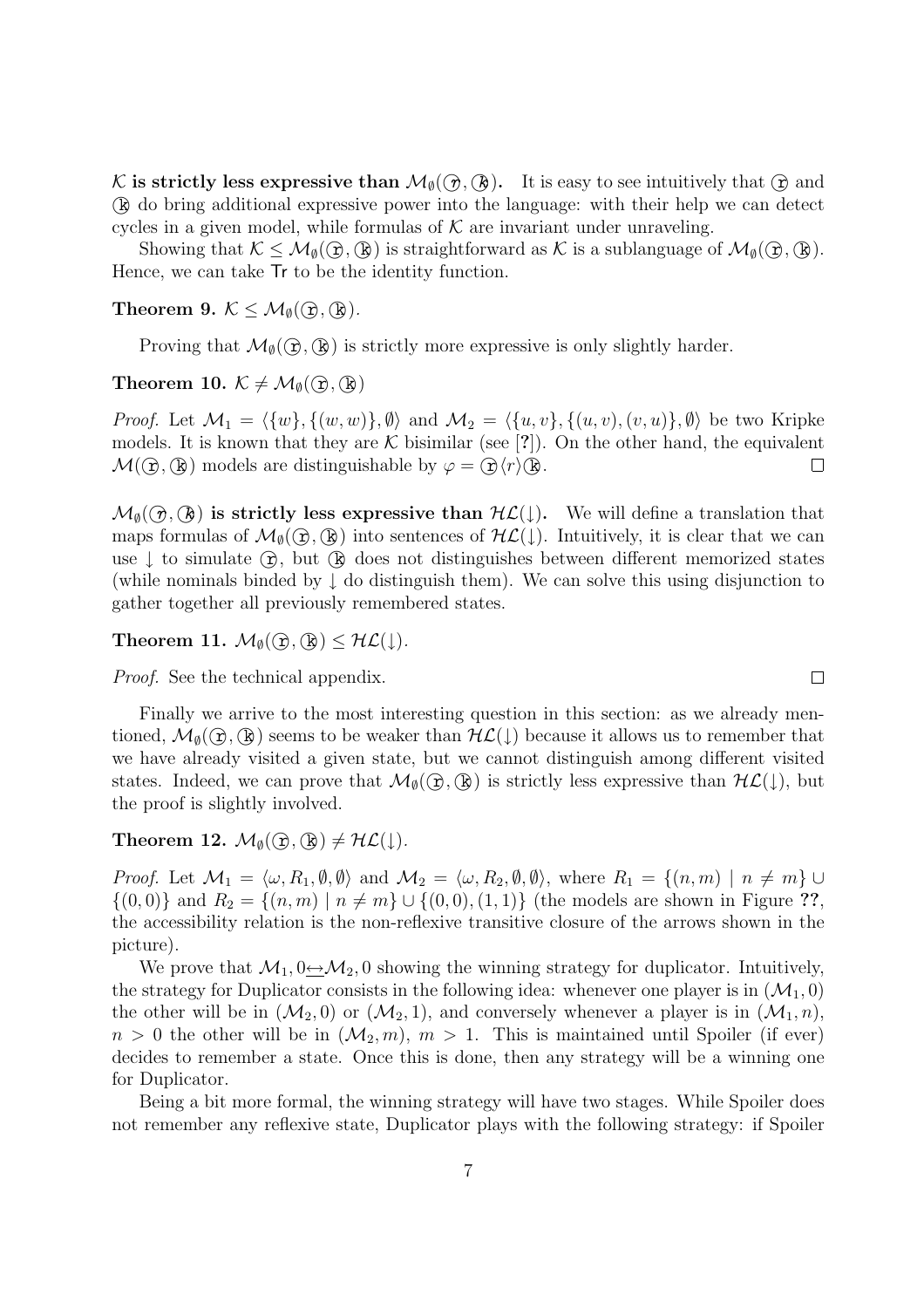

Figure 1: Two  $\mathcal{M}_{\emptyset}(\mathcal{D}, \mathbb{Q})$ -bisimilar models

chooses 0 in any model, Duplicator chooses 0 in the other one; if Spoiler chooses  $n > 0$  in  $\mathcal{M}_1$ , Duplicator plays  $n+1$  in  $\mathcal{M}_2$ ; if Spoiler chooses  $n > 0$  in  $\mathcal{M}_2$ , Duplicator plays  $n-1$ in  $\mathcal{M}_1$ .

Notice that with this strategy Spoiler chooses a reflexive state if and only if Duplicator answers with a reflexive one. This is clearly a winning strategy. If ever Spoiler decides to remember a reflexive state, Duplicator starts using the following strategy: if Spoiler selects a state n, Duplicator answers with an agreeing state m of the opposite model. Notice that this is always possible since both  $n$  and  $m$  see infinitely many non remembered states and at least one remembered state. Therefore  $\mathcal{M}_1, w \rightarrow \mathcal{M}_2, w$ .

On the other hand, let  $\varphi$  be the formula  $\downarrow i.\langle r\rangle(i \wedge \langle r\rangle(\neg i \wedge \downarrow i.\langle r\rangle i))$ . It is easy to see  $\Box$ that  $\mathcal{M}_1, w \not\models \varphi$  but  $\mathcal{M}_2, w \models \varphi$ .

The basic idea behind the previous proof is that if the relations  $R_1$  and  $R_2$  extend the set  $\{(n,m) \mid n \neq m\}$ , then  $\mathcal{M}_{\emptyset}(\mathcal{D}, \mathcal{B})$  can distinguish between irreflexive and non irreflexive frames, but it cannot distinguish frames with a different number of reflexive nodes.

There is a number of interesting remarks to be made above the previous proof. First, notice that it is essential for the winning strategy of Duplicator that each state in a model is related to infinitely many others. The question of whether  $\mathcal{M}_{\emptyset}(\hat{\Omega},\hat{\mathbb{R}}) < \mathcal{HL}(\downarrow)$  on imagefinite models is still open. Second, notice that the  $H\mathcal{L}(\downarrow)$  sentence that we used in the proof uses only one nominal. Hence, we have actually proved that  $H_{\mathcal{L}_1}(\downarrow) \nleq \mathcal{M}_{\emptyset}(\mathcal{R}, \mathbb{R}),$ where  $H\mathcal{L}_1(\downarrow)$  is  $H\mathcal{L}(\downarrow)$  restricted to only one nominal. But actually, it is also the case that  $\mathcal{M}_{\emptyset}(\mathcal{D}, \mathcal{B}) \not\leq \mathcal{HL}_1(\downarrow).$ 

**Proposition 13.** The logics  $H\mathcal{L}_1(\downarrow)$  and  $\mathcal{M}_{\emptyset}(\mathcal{D}, \mathcal{B})$  are incomparable in terms of expressive power.

Proof. See technical appendix.

Actually, this incomparability result can be extended to  $H\mathcal{L}(\downarrow)$  restricted to any fixed number of nominals, by taking cliques of the appropriate size.

 $\Box$ 

**Theorem 14.** For any fixed k, the logics  $H\mathcal{L}_k(\downarrow)$  and  $\mathcal{M}_\emptyset(\mathcal{D},\mathbb{R})$  are incomparable in terms of expressive power.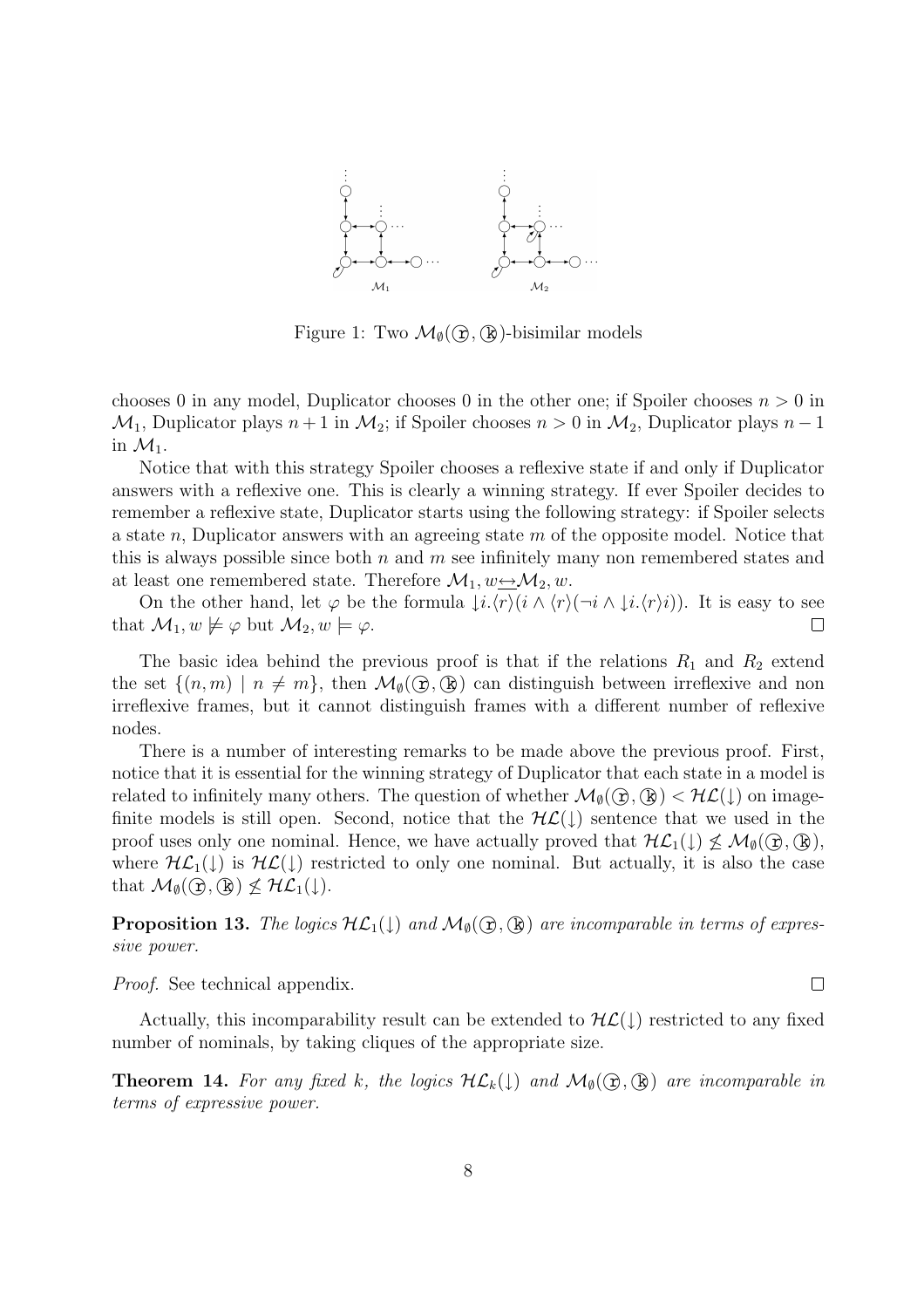We will now briefly discuss the case of  $\mathcal{M}(\mathcal{D},\mathbb{R})$ . As we already mentioned at the beginning of this section, the first required step to compare expressivity is to be able to define a natural mapping between models of the different logics involved. Consider a model  $\langle W,(R_r)_{r\in\text{REL}}, V, S\rangle$  for  $\mathcal{M}(\mathfrak{D},\mathfrak{B})$ ; if we want to associate a Kripke model we have to decide how to deal with the set S. The only natural choice seems to be to extend the signature with a special propositional variable  $known$ , and let  $V'$  be identical to  $V$ excepts that  $V'(known) = S$ . And the same can be done to obtain a hybrid model from a  $\mathcal{M}(\widehat{\Omega},\widehat{\mathbb{R}})$  model.

Theorem 15. The following results concerning expressive power can be established

- 1. K over the signature  $\langle \text{PROPU}\}\$ , REL) is strictly less expressive than  $\mathcal{M}(\hat{\Omega},\hat{\mathbb{R}})$ over the signature  $\langle$ PROP, REL $\rangle$ .
- 2.  $\mathcal{M}(\hat{\Omega}, \hat{\phi})$  over the signature  $\langle \text{PROP}, \text{REL} \rangle$  is strictly less expressive than  $\mathcal{HL}(\downarrow)$  over the signature  $\langle$ PROP ∪  $\{known\}$ , REL, NOM $\rangle$ .
- 3.  $\mathcal{M}_{\emptyset}(\mathfrak{D}, \mathbb{R})$  over the signature  $\langle \text{PROP} \cup \{known\}, \text{REL} \rangle$  is equivalent to  $\mathcal{M}(\widehat{\Omega}, \widehat{\mathbb{R}})$  over the signature  $\langle$ PROP, REL $\rangle$

 $\Box$ 

Proof. See technical appendix for details.

To close this section, we mention that the satisfaction preserving translations defined in the proof can actually be used to transfer known results, for example, from  $H\mathcal{L}(\mathcal{L})$  to  $\mathcal{M}(\mathbb{Q}, \mathbb{Q})$  and  $\mathcal{M}_{\emptyset}(\mathbb{Q}, \mathbb{Q})$ . For instance, both logics are compact and their formulas are preserved by generated submodels (see [?]).

### 4 Infinite Models and Undecidability

The last issue that we will discuss in this paper is the undecidability of the satisfiability problem for both  $\mathcal{M}(\widehat{\Omega},\widehat{\mathbb{R}})$  and  $\mathcal{M}_{\emptyset}(\widehat{\Omega},\widehat{\mathbb{R}})$ . The proof is an adaptation of the proof of undecidability of  $H\mathcal{L}(\downarrow)$  presented in [?].

We first prove that both languages lack the finite model property [?].

**Theorem 16.** There is a formula  $Inf \in \mathcal{M}_{\emptyset}(\mathbb{Q}, \mathbb{Q})$  such that  $\mathcal{M}, w \models Inf$  implies that the domain of  $M$  is an infinite set.

*Proof.* The formula Inf states that there is a nonempty subset of W that is an unbounded strict partial order. See the technical appendix for details.  $\Box$ 

To prove failure of the finite model property for the case  $\mathcal{M}(\mathcal{F},\mathbb{R})$  we first notice that the following lemma is easy to establish (we only state it for the monomodal case; a similar result is true in the multimodal case). Failure of the finite model property is then a direct consequence.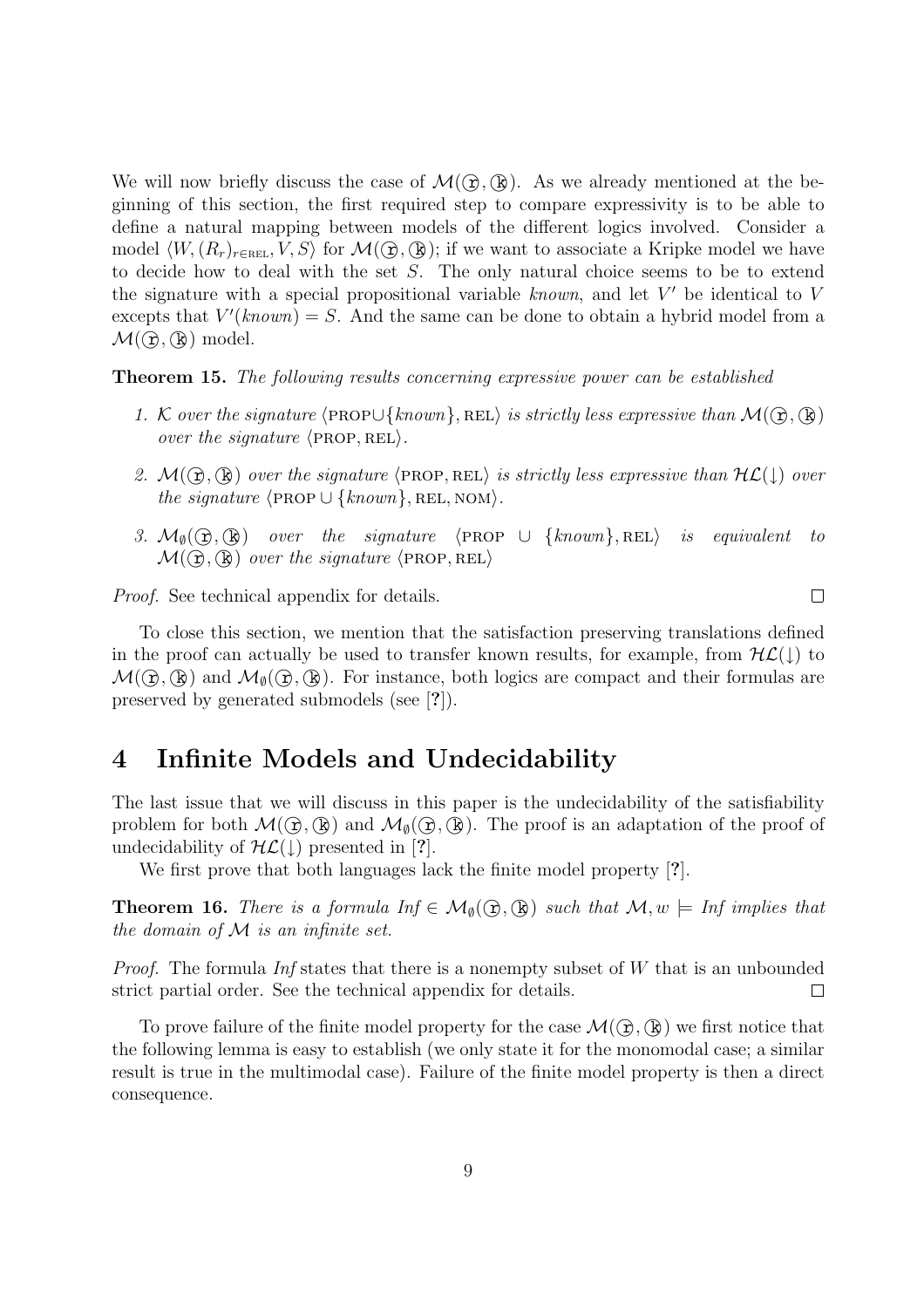**Lemma 17.** Let  $\varphi$  be a formula of modal depth d. If  $\langle W, R_r, V, S \rangle$ ,  $w \models$  $\frac{1}{\Lambda}$  $\big\{u^d_{i=0}[r]^i \neg \mathbb{Q} \big\} \wedge \varphi \text{ then } \langle W, R_r, V, \emptyset \rangle, w \models \varphi.$ 

Corollary 18.  $\mathcal{M}(\hat{\mathfrak{g}},\hat{\mathfrak{g}})$  lacks the finite model property.

*Proof.* Using Lemma ??, one can easily see that the formula  $Inf \wedge (\bigwedge_{i=1}^{4} A_i)$ ¢  $_{i=0}^{4}[r]^{i}$ ¬ $\circledR$ , where Inf is the one in the proof of Theorem ??, forces an infinite model.  $\Box$ 

We now turn to undecidability. We show that  $\mathcal{M}(\widehat{\Omega},\widehat{\mathbb{R}})$  and  $\mathcal{M}_{\emptyset}(\widehat{\Omega},\widehat{\mathbb{R}})$  are undecidable by encoding the  $\omega \times \omega$  tiling problem (see [?]). Following the idea in [?], we construct a spy point over the relation S which has access to every tile. The relations U and R represent moving up and to the right, respectively, from one tile to the other. We code each type of tile with a fixed propositional symbol  $t_i$ . With this encoding we define for each tiling problem T, a formula  $\varphi^T$  such that the set of tiles T tiles  $\omega \times \omega$  iff  $\varphi^T$  has a model.

**Theorem 19.** The satisfiability problem for  $\mathcal{M}_{\emptyset}(\Omega, \Omega)$  is undecidable.

Proof. See the technical appendix for details.

Corollary 20. The satisfiability problem for  $\mathcal{M}(\widehat{\Omega},\widehat{\mathbb{R}})$  is undecidable.

*Proof.* Using Lemma ?? and the formula  $\varphi^T$  in Theorem ??, we obtain a formula  $\psi$  such that if  $\mathcal{M}, w \models \psi$  then  $\mathcal M$  is a tiling of  $\omega \times \omega$ . For the converse, we can build exactly the same model as in the above proof.  $\Box$ 

#### 5 Conclusions and Further Work

In this paper we investigate two members of a family of logics that we called memory logics. These logics were inspired by the hybrid logic  $H\mathcal{L}(\downarrow)$ : the  $\downarrow$  operator can be thought of as a storage command, and our aim is to carry this idea further investigating different ways in which information can be stored. We have proved that, in terms of expressive power, the memory logics  $\mathcal{M}(\hat{\Omega}, \hat{\phi})$  and  $\mathcal{M}_{\emptyset}(\hat{\Omega}, \hat{\phi})$  lay between the basic modal logic K and the hybrid logic  $H\mathcal{L}(\downarrow)$ . Unluckily, the reduced expressive power is not sufficient to ensure good computational behavior: both  $\mathcal{M}(\hat{\Omega}, \hat{\alpha})$  and  $\mathcal{M}_{\emptyset}(\hat{\Omega}, \hat{\alpha})$  fail to have the finite model property and moreover their satisfiability problems are undecidable.

Despite the negative result concerning decidability, we believe that the new perspective we pursue in this paper is appealing. Clearly, it opens up the way to many new interesting modal languages (we discuss some examples in Sect. 1). As in the case of modal and hybrid languages, all of them seem to share some common behavior, and the challenge is now to discover and understand it.

Much work rest to be done. We are currently working on complete axiomatizations of  $\mathcal{M}(\mathcal{C}, \mathbb{R})$  and  $\mathcal{M}_{\emptyset}(\mathcal{D}, \mathbb{R})$ , and on model theoretic characterizations. Extending the language with nominals is a natural step, and then adapting the internalized hybrid tableau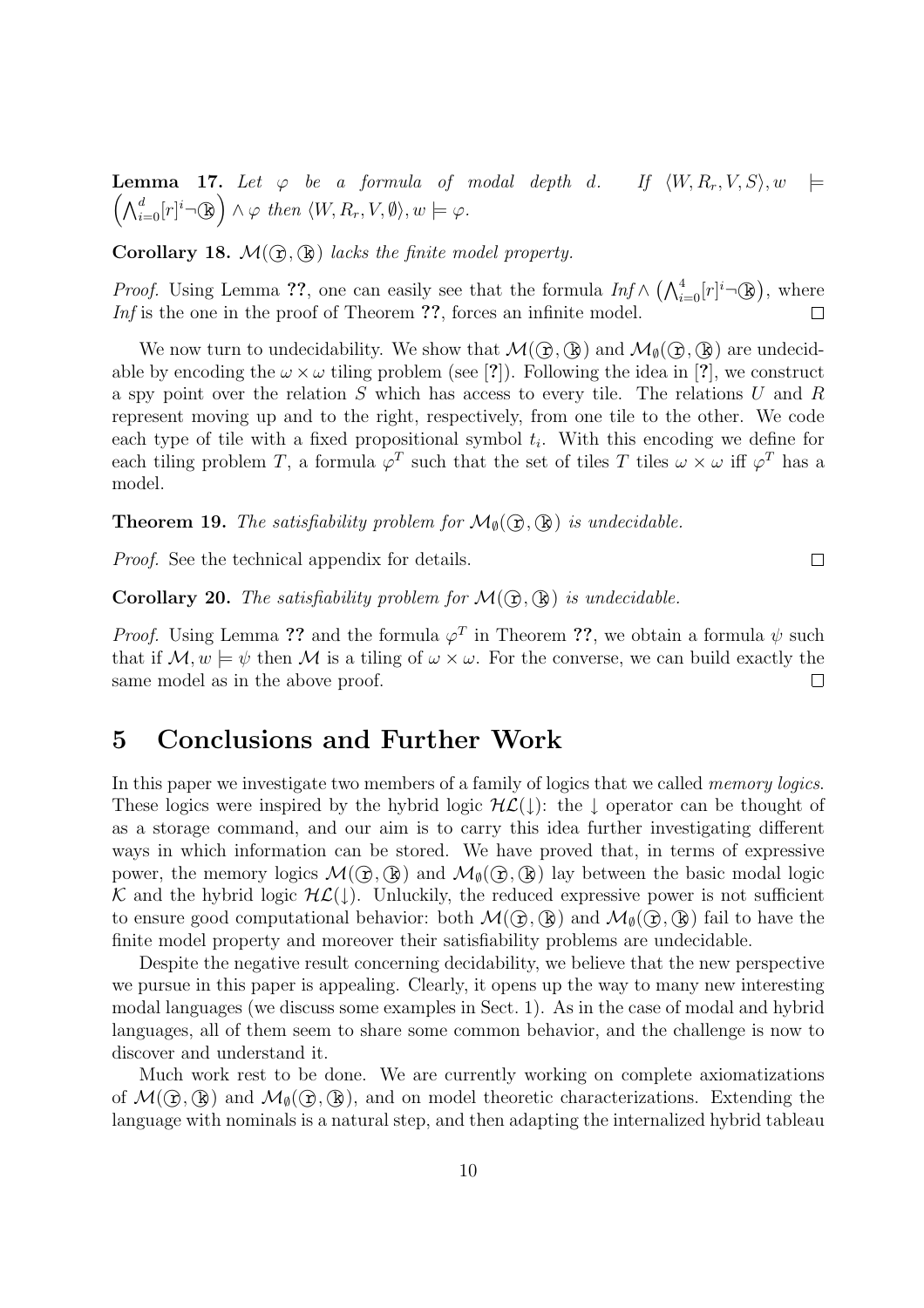method [?] to the new languages is straightforward. More interesting is to explore new languages of the family (like (push), (pop), or (forget)), and interaction between the memory operators and the modalities.

For example, if we restrict the class of models to those in which we are forced to memorize the current state each time we take a step via the accessibility relation, then the logic turns decidable (even though it is still strictly more expressive than  $\mathcal{K}$ ). More precisely, changing the semantic definition of  $\langle r \rangle$  to be

$$
\langle W, (R_r)_{r \in \text{REL}}, V, S \rangle, w \models \langle r \rangle \varphi \quad \text{iff} \quad \exists w' \in W, R_r(w, w') \text{ and}
$$

$$
\langle W, (R_r)_{r \in \text{REL}}, V, S \cup \{w\} \rangle, w' \models \varphi
$$

and calling the resulting logic  $\mathcal{M}^-(\hat{\Omega}, \hat{\mathbb{R}})$ , then  $\mathcal{K} < \mathcal{M}^-(\hat{\Omega}, \hat{\mathbb{R}}) < \mathcal{M}(\hat{\Omega}, \hat{\mathbb{R}})$ . Moreover,  $\mathcal{M}^-(\Omega,\mathbb{R})$  has the bounded tree model property: every satisfiable formula  $\varphi$  of  $\mathcal{M}^-(\hat{\Omega},\hat{\mathbb{R}})$  is satisfied in a tree of size bounded by a computable funcion over the size of  $\varphi$ . Hence, the satisfiability problem of  $\mathcal{M}^-(\hat{\Omega},\hat{\mathbb{R}})$  is decidable.

The work presented in this paper is somehow related in spirit with the work on Dynamic Epistemic Logic and other update logics [?, ?], but as we discuss in the introduction, our inspiration was rooted in a new interpretation of the ↓ binder.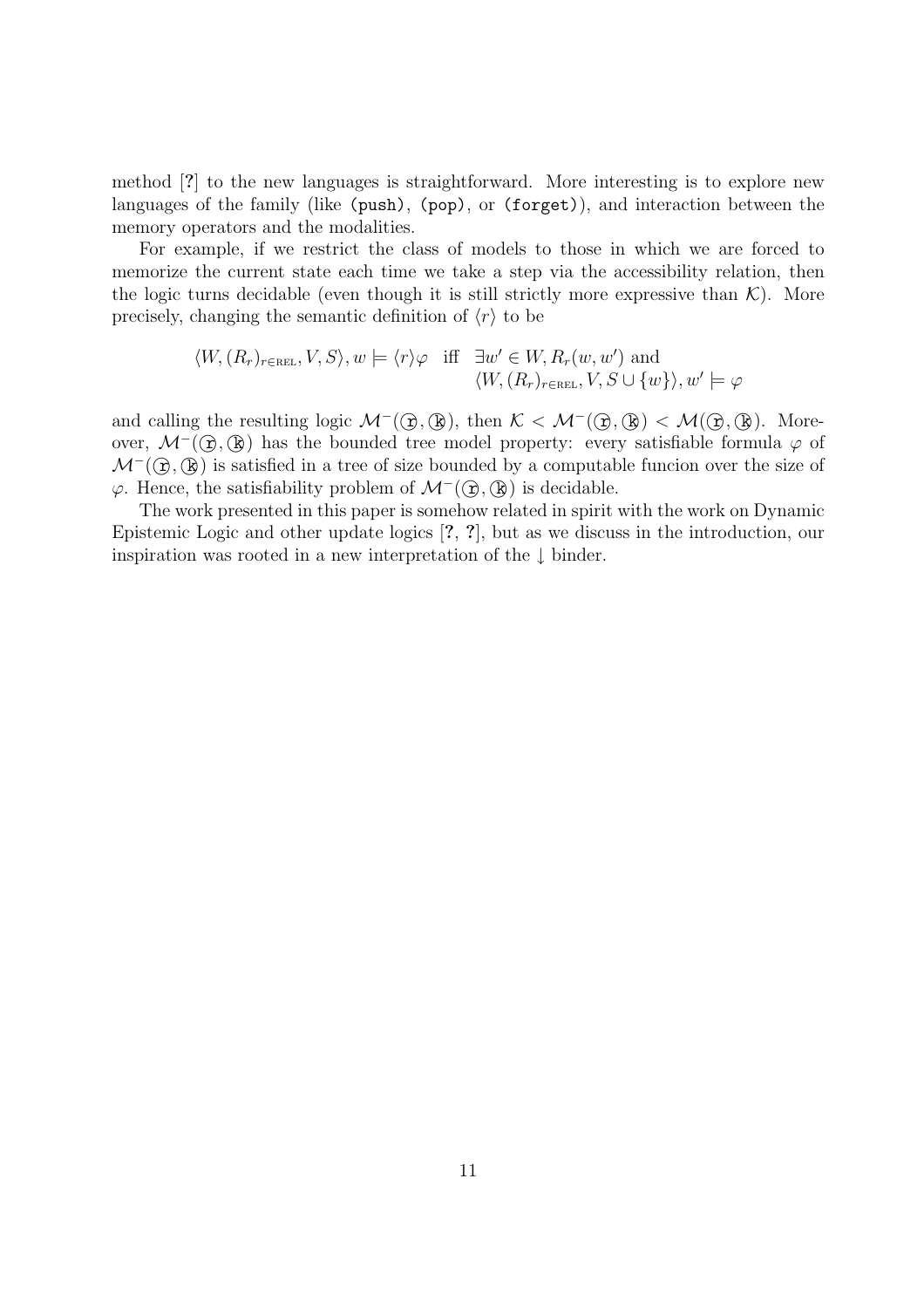#### References

- [1] C. Areces, P. Blackburn, and M. Marx. Hybrid logics: characterization, interpolation and complexity. The Journal of Symbolic Logic, 66(3):977–1010, 2001.
- [2] P. Blackburn. Internalizing labelled deduction. Journal of Logic and Computation,  $10(1):137-168$ , 2000.
- [3] P. Blackburn, M. de Rijke, and Y. Venema. Modal Logic. Cambridge University Press, 2001.
- [4] P. Blackburn and J. Seligman. Hybrid languages. Journal of Logic, Language and Information, 4:251–272, 1995.
- [5] E. Börger, E. Grädel, and Y. Gurevich. *The classical decision problem*. Springer Verlag, 1997.
- [6] H. Ebbinghaus, J. Flum, and W. Thomas. Mathematical Logic. Springer-Verlag, 1984.
- [7] Jelle Gerbrandy. Bisimulations on Planet Kripke. PhD thesis, University of Amsterdam, 1999. ILLC Dissertation series DS-1999-01.
- [8] Johan van Benthem. An essay on sabotage and obstruction. In Mechanizing Mathematical Reasoning, pages 268–276, 2005.

## Technical Appendix

Theorem ??. The translation Tr, taking  $\mathcal{M}(\mathcal{D}, \mathbb{R})$  formulas over the signature (PROP, REL) to  $H\mathcal{L}(\downarrow)$  sentences over the signature  $\langle$  PROP, REL, NOM $\rangle$  is defined for any finite set  $N \subseteq$  NOM as follows:

$$
\begin{array}{rcl}\n\operatorname{Tr}_N(p) & = & p & p \in \text{PROP} \\
\operatorname{Tr}_N(\mathbb{B}) & = & \bigvee_{i \in N} i \\
\operatorname{Tr}_N(\neg \varphi) & = & \neg \operatorname{Tr}_N(\varphi) \\
\operatorname{Tr}_N(\varphi_1 \land \varphi_2) & = & \operatorname{Tr}_N(\varphi_1) \land \operatorname{Tr}_N(\varphi_2) \\
\operatorname{Tr}_N(\langle r \rangle \varphi) & = & \langle r \rangle \operatorname{Tr}_N(\varphi) \\
\operatorname{Tr}_N(\bigcirc \varphi) & = & \downarrow i.\operatorname{Tr}_{N \cup \{i\}}(\varphi) \quad \text{where } i \notin N.\n\end{array}
$$

A simple induction shows that  $\mathcal{M}, w \models \varphi$  iff  $\mathcal{M}, g, w \models \mathsf{Tr}_{\emptyset}(\varphi)$ , for any g.

*Proposition* ??. As we said,  $H\mathcal{L}_1(\downarrow) \nleq M_{\emptyset}(\mathcal{D}, \mathbb{R})$  is a direct consequence of the proof of Theorem ??. To prove  $\mathcal{M}_{\emptyset}(\mathbb{Q}, \mathbb{Q}) \not\leq \mathcal{HL}_1(\downarrow)$ , let  $\mathcal{M}_1 = \{\{1, 2, 3\}, \{(i, j) | 1 \leq i, j \leq j\} \mid j \leq j \leq k\}$  $3$ ,  $\emptyset$ ,  $\emptyset$  (a clique of size 3) and  $\mathcal{M}_2 = \{\{1, 2\}, \{(i, j) | 1 \le i, j \le 2\}, \emptyset, \emptyset\}$  (a clique of size 2). It is easy to check that  $\mathcal{M}_1, 1 \underline{\leftrightarrow}_{\mathcal{HL}_1(\downarrow)} \mathcal{M}_2, 1$ . However, the formula  $\varphi = \bigoplus \langle r \rangle (\neg \mathbb{Q} \land \neg \mathbb{Q})$  $\mathcal{D}(r)$  ( $\neg \mathbb{Q} \wedge \mathcal{D}(r) \neg \mathbb{Q}$ )) distinguishes the models:  $\mathcal{M}_1, 1 \models \varphi$  but  $\mathcal{M}_2, 1 \not\models \varphi$ .  $\Box$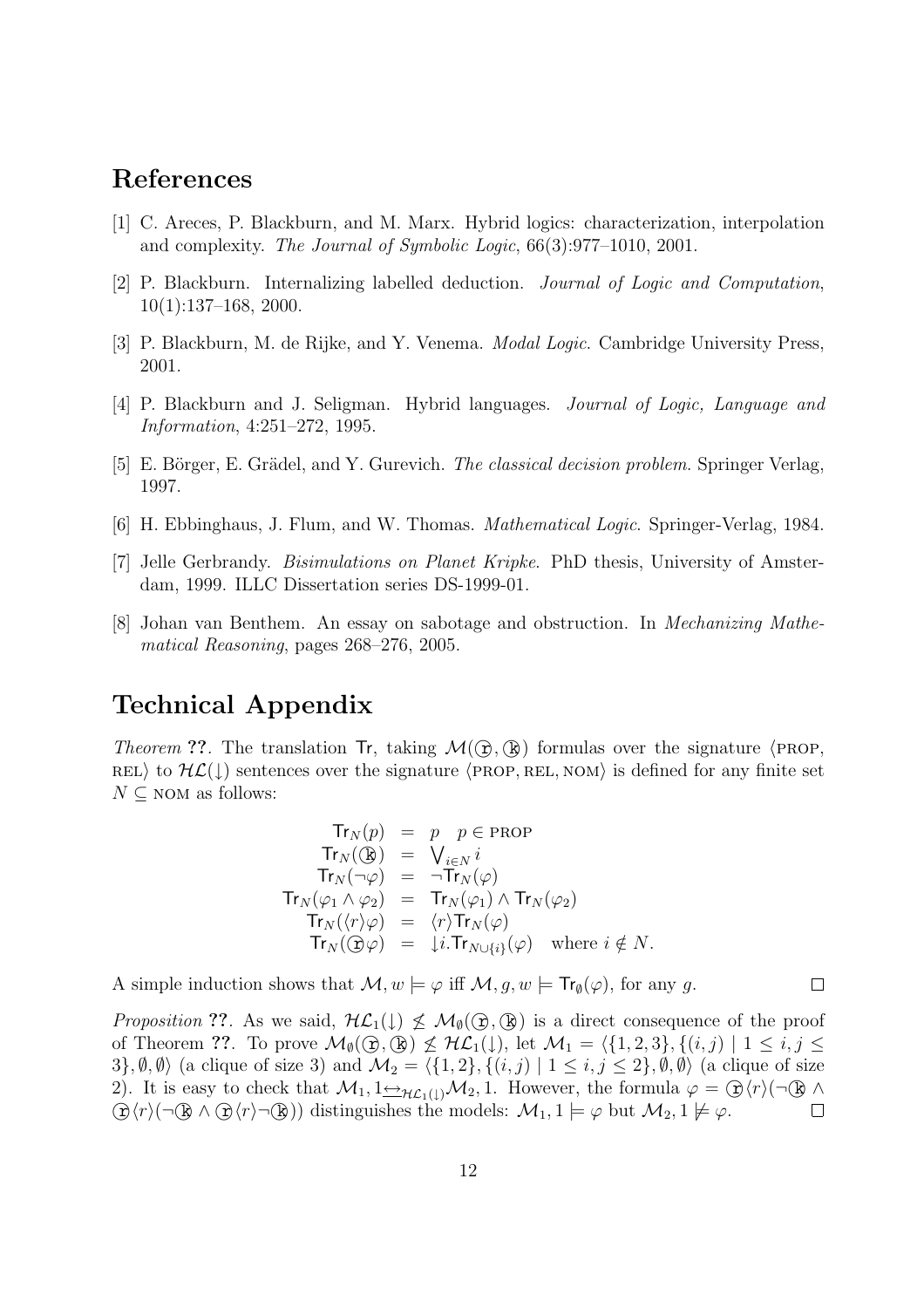Theorem ??. All proofs are similar to (and sometimes easier than) the ones presented above. We only discuss 2. To prove  $\mathcal{M}(\mathcal{D}, \mathbb{R}) \leq \mathcal{HL}(\downarrow)$  (over the appropriate signatures) we adapt the translation  $\mathsf{Tr}$  with the following clause for  $(\mathbb{R})$ 

$$
\mathsf{Tr}_N(\mathbb{Q}) = (\bigvee_{i \in N} i) \vee known.
$$

 $H\mathcal{L}(\downarrow) \not\leq \mathcal{M}(\mathfrak{D}, \mathfrak{B})$  can be shown using the following models. Let  $\mathcal{M}_1 = \langle \{w\}, \{(w, w)\}, \emptyset, \{w\}\rangle$ and  $\mathcal{M}_2 = \langle \{u, v\}, \{(u, v), (v, u)\}, \emptyset, \{u, v\}\rangle$ . Duplicator always wins on  $E(\mathcal{M}_1, \mathcal{M}_2, w, u)$ and thus  $\mathcal{M}_1, w \in_{\mathcal{M}(\widehat{\mathcal{D}}), (\widehat{\mathcal{R}})} \mathcal{M}_2, u$ . On the other hand,  $\mathcal{M}'_1, w \models_{\mathcal{HL}(1)} \mathcal{p}_i \langle r \rangle i$  but  $\mathcal{M}'_2, u \not\models_{\mathcal{HL}(1)}$  $\downarrow i. \langle r \rangle i$ , for  $\mathcal{M}'_1, \mathcal{M}'_2$  the models corresponding to  $\mathcal{M}_1$  and  $\mathcal{M}_2$ .  $\Box$ 

Theorem ??. Consider the following formulas:

$$
(Back) p \land [r] \neg p \land \langle r \rangle \top \land \bigcirc ([r] \langle r \rangle \textcircled{k})
$$
  
\n
$$
(Syn) \bigcirc (\bigcirc [r][r] \neg p \rightarrow \bigcirc (\langle r \rangle (p \land \textcircled{k} \land \langle r \rangle (\neg p \land \textcircled{k})))\big)
$$
  
\n
$$
(Irr) [r] \bigcirc \neg \langle r \rangle \textcircled{k}
$$
  
\n
$$
(Succ) [r] \langle r \rangle \neg p
$$
  
\n
$$
(3cyc) \neg (\langle r \rangle \bigcirc \langle r \rangle (\neg p \land \langle r \rangle (\neg p \land \neg \textcircled{k} \land \langle r \rangle \textcircled{k})))
$$
  
\n
$$
(Tran) [r] \bigcirc [r] (\neg p \rightarrow ([r] (\neg p \rightarrow (\bigcirc \langle r \rangle (p \land \langle r \rangle (\textcircled{k} \land \langle r \rangle \textcircled{k})))))))
$$

Let Inf be Back  $\wedge$  Spy  $\wedge$  Irr  $\wedge$  Succ  $\wedge$  3cyc  $\wedge$  Tran. Let  $\mathcal{M} = \langle W, R, V, \emptyset \rangle$ . We show that if  $\mathcal{M}, w \models \textit{Inf},$  then W is infinite.

Suppose  $\mathcal{M}, w \models \textit{Inf.}$  Notice that if  $\mathbb{R}$  holds in a state, is because it was previously remembered by the evaluating formula. Let  $B = \{b \in W \mid wRb\}$ . Because Back is satisfied,  $w \notin B$ ,  $B \neq \emptyset$  and for all  $b \in B$ ,  $bRw$ . Because Spy is satisfied, if  $a \neq w$  and a is a successor of an element of B then  $a$  is also an element of B. As Irr is satisfied at  $w$ , every state in B is irreflexive. As Succ is satisfied at w, every point in B has a successor distinct from w. As  $3cyc$  is satisfied, there cannot be 3 different elements in B forming a cycle, and this sentence together with  $\text{Tran}$  force R to transitively order B.

It follows that B is an unbounded strict partial order, hence infinite, and so is  $W$ .  $\Box$ 

*Theorem* ??. Let  $T = \{T_1, \ldots, T_n\}$  be a set of tile types. Given a tile type  $T_i$ ,  $u(T_i)$ ,  $r(T_i)$ ,  $d(T_i)$ ,  $l(T_i)$  will represent the colors of the up, right, down and left edges of  $T_i$  r espectively.